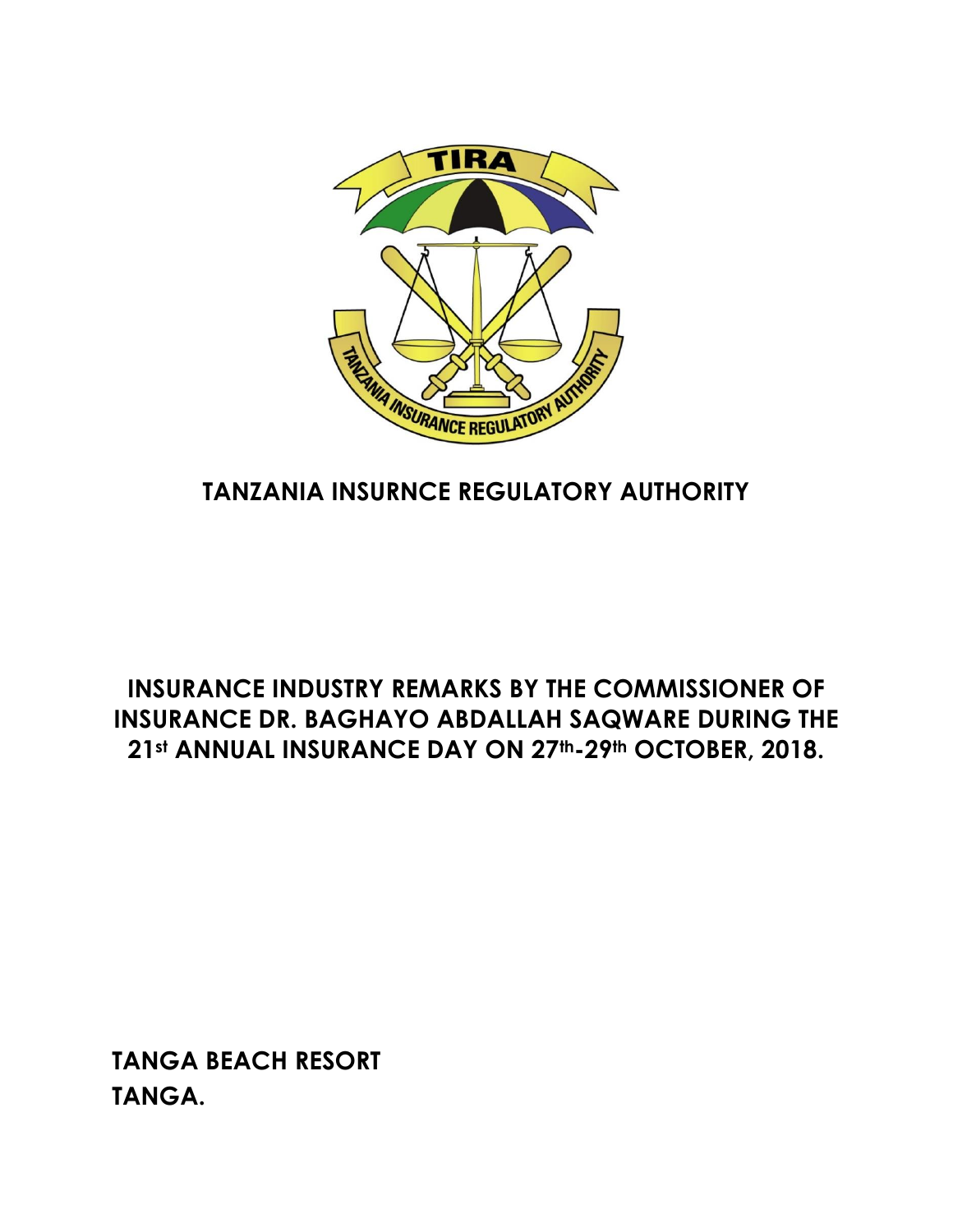**Hon. Dr. Philip Isdory Mpango (MP), Minister for Finance and Planning.** 

**Hon. Martine Shigella, Regional Commissioner (RC) – Tanga.** 

**Ms. Adam Rukia, National Insurance Board Vice Chairperson,** 

**Members of the National Insurance Board Present,**

**Mr. Bosco Bugali, President of the Insurance Institute of Tanzania (IIT).**

**Mr. Khamis Suleiman, Chairman of the Association of Tanzania Insurers (ATI).**

**Mr. Mohammed Jaffer, President of the Tanzania Insurance Brokers Association (TIBA).**

**CEO's of Insurance Companies and Insurance Intermediaries,** 

Distinguished representatives from the entire financial sector in Tanzania and beyond,

Members of the Press,

Ladies and gentlemen,

A warm Good morning to you all,

## **INTRODUCTION**

- 1.1 I would like to start by thanking The Almighty GOD for blessing us with this auspicious time to convene here today. It is another cycle of twelve full months since we have been here and deliberated on the hampering challenges in insurance industry.
- 1.2 It has been a routine for us to discuss and recast on the milestones, we have set as the industry for the past 20 years. Whereas, the preparations of this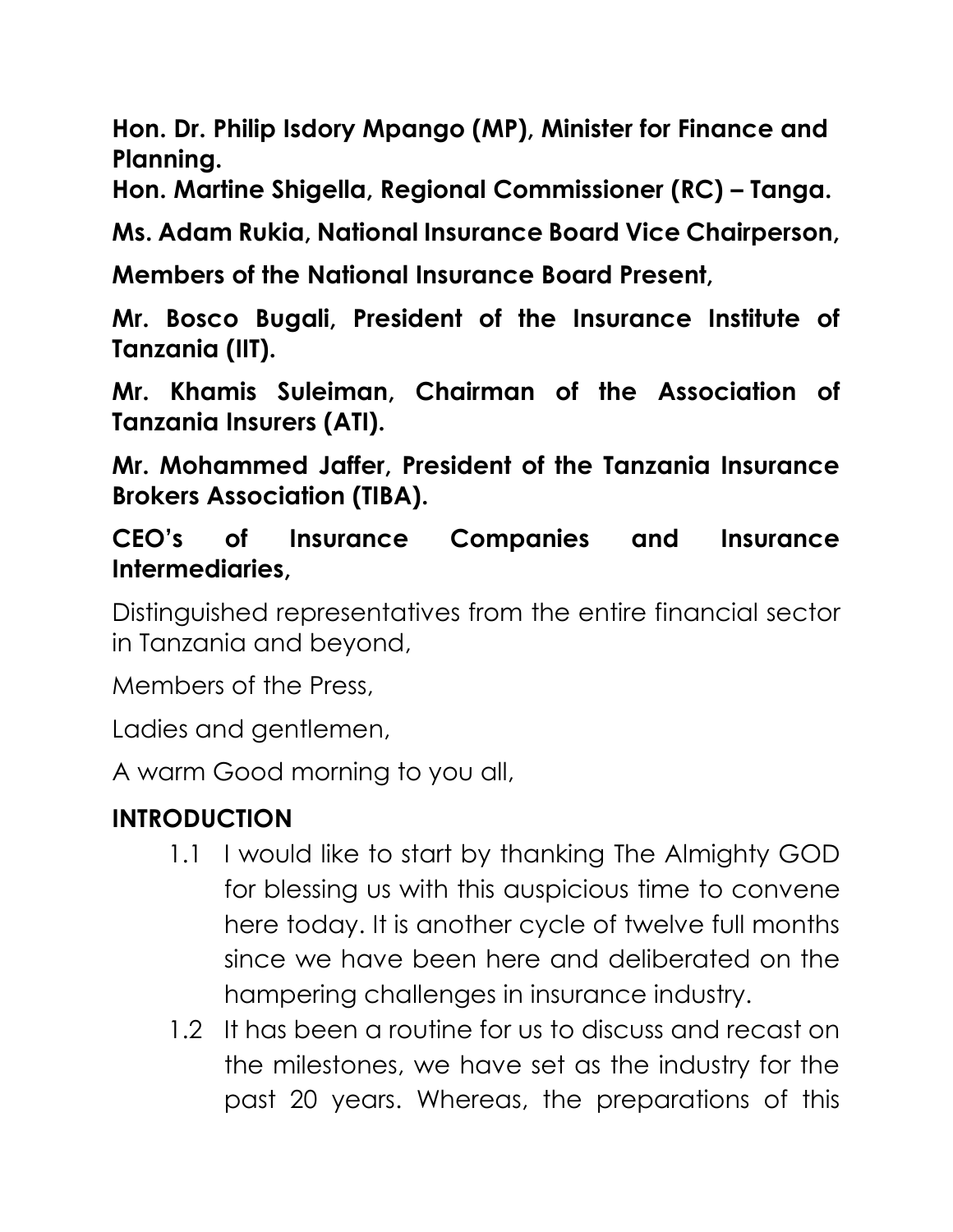annual day and our presence here today marks devotion of our fraternity. Allow me to thank all the insurance stakeholders and delegates of this 21st annual Insurance Day for their interest into this event.

- 1.3 For the past 19 years this annual event had been taking place in Dar es Salaam consecutively hence leaving no impact to the community which the insurance industry is serving. From the  $20<sup>th</sup>$  edition, the Authority has agreed with the industry to move this annual event to different regions which are not well covered by insurance from year to year in a bid to raise insurance awareness and increase insurance appetite.
- 1.4 The industry has for the past one year embarked on various market development initiatives which are aimed at improving and strengthening the contribution of the insurance sector in the country's economy and individual's livelihood Tanzanians. These initiatives vary from administrative measures, legal to regulatory.

#### **Honorable Minister**

1.5 Looking at the insurance regional landscape, the most risks emanates from droughts, plant epidemic, floods, interstate conflicts, social unrests and other pandemics. This informs the regulator and insurance players where to place emphasize on dealing with risks.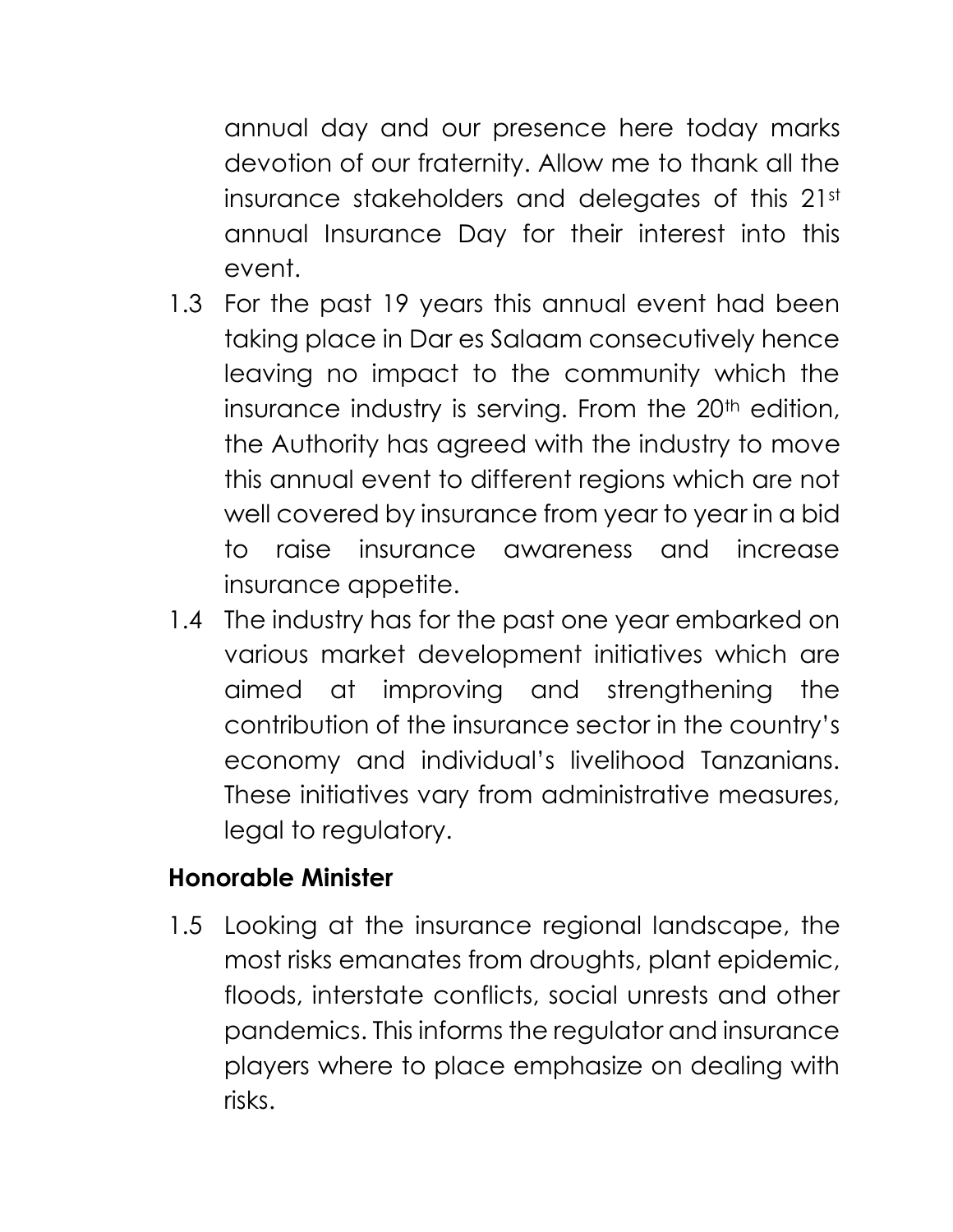- 1.6 Scaling down to our country, in order to alleviate Tanzanians from abject poverty insurance resources has to be rallied against covering agricultural products which in our case are mostly affected by two major catalysts namely drought and floods. For these incidences not hinder economic growth of our citizens, the Authority and its registrants places high priority to major economic driving activities such agriculture by supporting product innovation which caters for the entire value chain.
- 1.7 Not only that but also the Authority focuses on raising insurance awareness amongst Tanzanians so that create and stimulate insurance demand which is coupled with availability of insurance products which are responding consumer need and government objectives.

## **Honorable Minister**

1.8 Now indicating the trends in our market in this year and previous, the total volume of business, in terms of gross premium written for both general and life assurance businesses increased by 5.2 percent from TZS 342,822 million during the period ended 30 June 2017 to TZS 360,642 million in June 2018. This implies that during this period, the market recorded favorable results attributed by new systems in place e.g. TIIP, TIRA MIS, aggressive marketing and public awareness programs.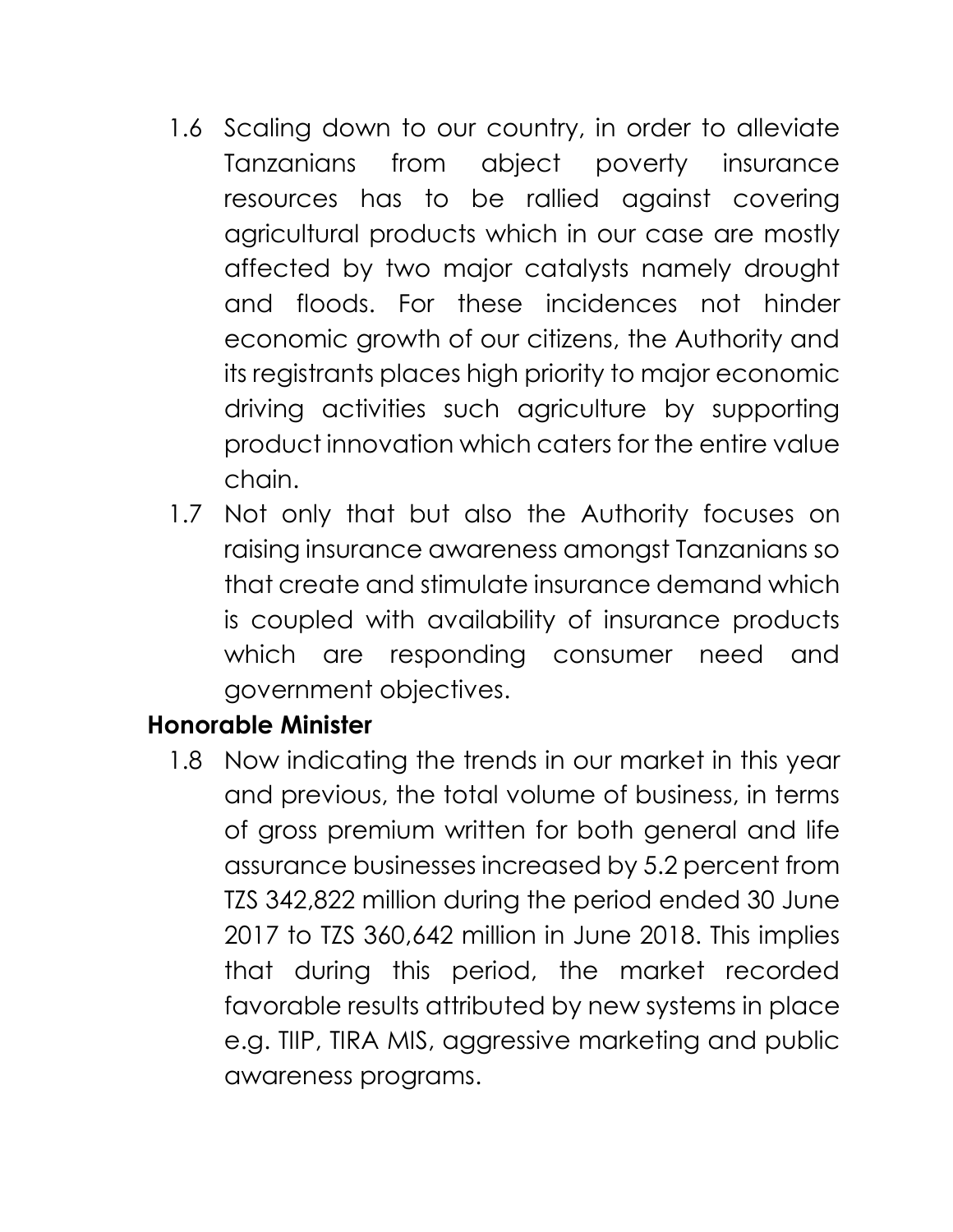- 1.9 Meanwhile, insurers' net worth increased by 4.7 percent to TZS 292,450 million at end of June 2018 compared to TZS 279,224 million at end of similar period prior year. This indicates an increase of the industry wealth in the period under review. Insurers' consolidated assets increased by 3.7 percent; while liabilities increased by 3.3 percent between the periods.
- 1.10 Industry's total liabilities recorded an increase of 3.3% to TZS 606.1 billion as billion as at June 30, 2018 whereas the position was TZS 586.9 billion as at June 30, 2017. This indicates increase of future insurance liabilities.
- 1.11 Total insurers' investments increased by 6.5 percent from TZS 580.5 billion as at June 30 2017 to TZS 618.3 billion as at June 30, 2018. This indicates the presence of favorable investments avenues in the economy.
- 1.12 Investment Income for the market grew by 18.0 percent during the six months period to June 30, 2018 compared to a similar period of the previous year mostly coming from Life investments. This implies that there are favorable investments avenues for long and short-term business in the country.

#### **Honorable Minister**

To conclude, the growth of this market depends much of good guardianship of your ministry to us by insuring TIRA